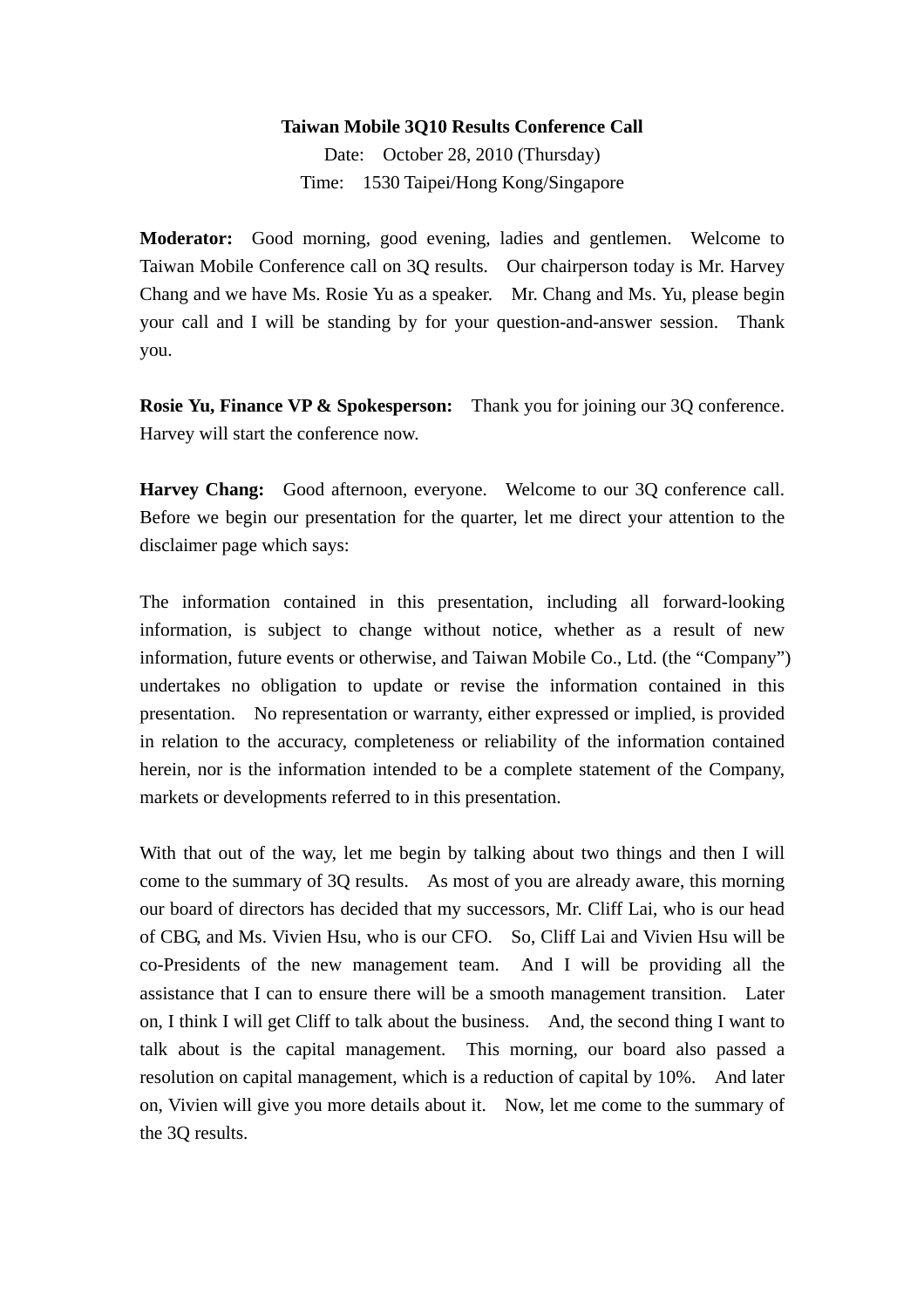## **Results Summary**

Our 3Q10 revenue surpassed our guidance by 1%, with revenues of the three business groups coming in better than expected.

In terms of EBITDA, both EBG and HBG exceeded their 3Q targets, aided by higher-than-expected revenue and lower expenses. This helped to offset higher-than-expected smartphone subsidies in this quarter. As a result, 3Q10 consolidated EBITDA was in line with our expectations.

Our 3Q10 net income managed to grow 4% YoY due to lower asset write-off losses and income tax expenses.

The next page, I will turn the mic over to Cliff, who will talk to you about our business performance.

## **3Q Divisional Performance**

**Cliff Lai:** Thank you, Harvey. Let's look at the 3Q performance by business groups.

For CBG, despite network cost reduction and expense discipline, consumer business' EBITDA in 3Q was still affected by increased smartphone subsidies to grow our wireless data business.

For HBG, benefiting from a larger subscriber base and higher speed broadband service adoption, the growth momentum of its EBITDA remained good.

For EBG, EBG's EBITDA improved both QoQ and YoY, backed by higher enterprise mobile revenue and contained operating expenses.

#### **Wireless Data Growth**

In the next three slides, I would like to highlight our two main growth drivers: wireless data and cable internet.

First on wireless data, despite revenue pressure on mobile voice, wireless data had a pronounced growth of 27% in 3Q to sustain our ARPU. In 3Q, revenue from wireless data went up to account for 16% of the mobile service revenue.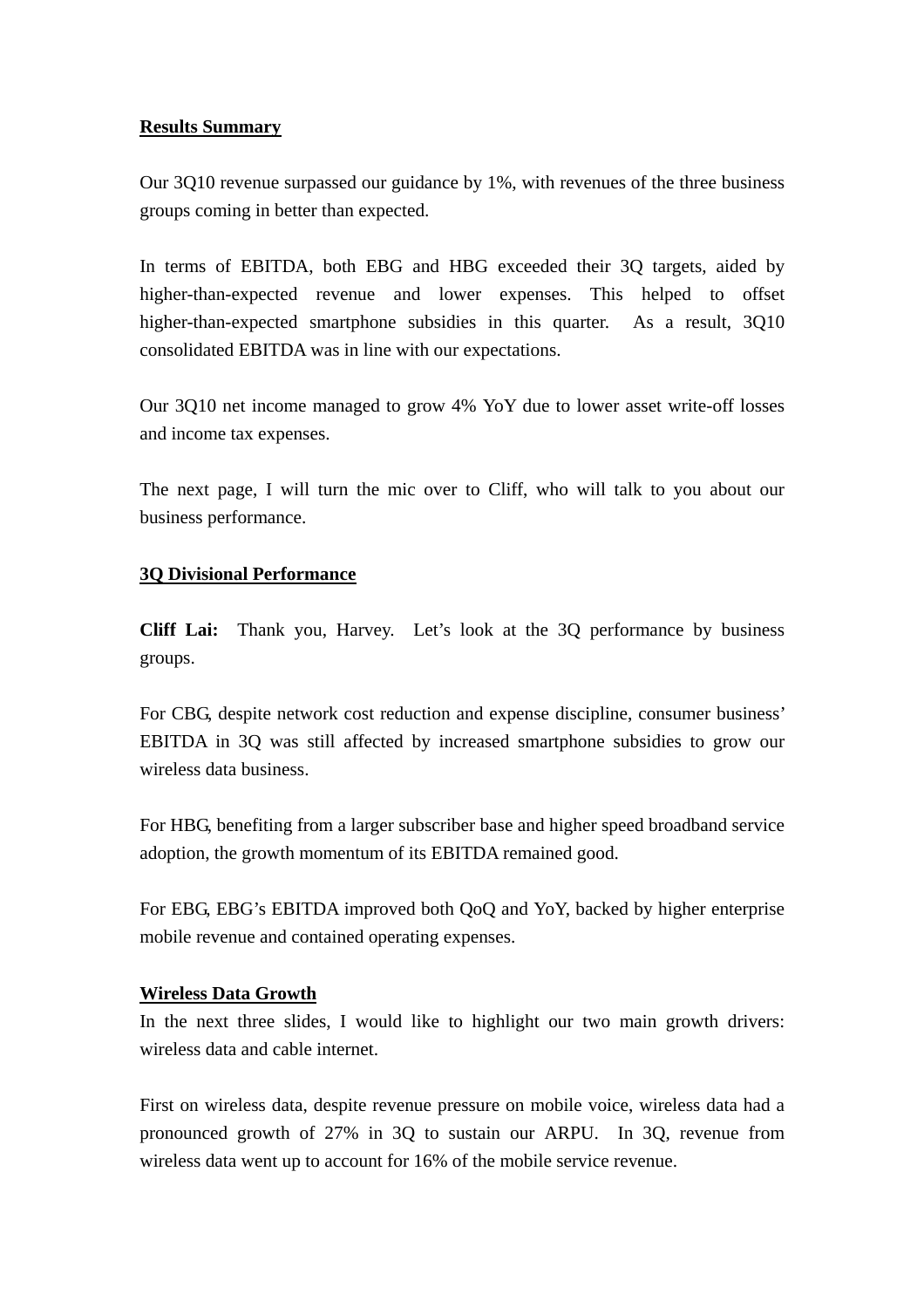We attribute accelerating wireless data revenue growth to a 57% YoY increase in mobile internet access revenue. Our bundling of smartphones with data rate plans leveled up wireless data ARPU by more than 40% and the number of active data users by more than 10% YoY.

## **Our Smartphone Strategy**

On page 6, smartphone users generated more than two times the ARPU of the company average. Smartphone sell-through as a percentage of total rose from 10% a year ago to 35% in 3Q10.

Our smartphone strategy focused on the following:

- More exclusive models from leading vendors to differentiate from others
- A more diversified handset portfolio to sustain margins

Let's turn to page 7.

### **CATV Growth Catalyst**

We managed to grow our cable internet subscriber number by 23% YoY. Separately, we sold more higher speed broadband service to our clients which leveled up broadband ARPU by 4% YoY.

Benefiting from better economies of scale with 24% penetration, our broadband internet had a 49% jump in EBITDA in 3Q from a year ago.

Additionally, starting from July 2009, we have launched digital TV as a premium service to existing analogue cable television subscribers. We expect DTV service to raise our ARPU in the future.

Let me turn the mic over to Rosie.

#### **Cash Flow Analysis**

**Rosie:** I'll talk about cash flow and balance sheet. 3Q operating cash flow grew to NT\$5.78bn on better operational performance and less tax payment.

The 3Q10 cash outlay on investing activity was mainly for the NT\$1.97bn in cash capex while the divestment of NCIC generated NT\$0.24bn of cash inflows.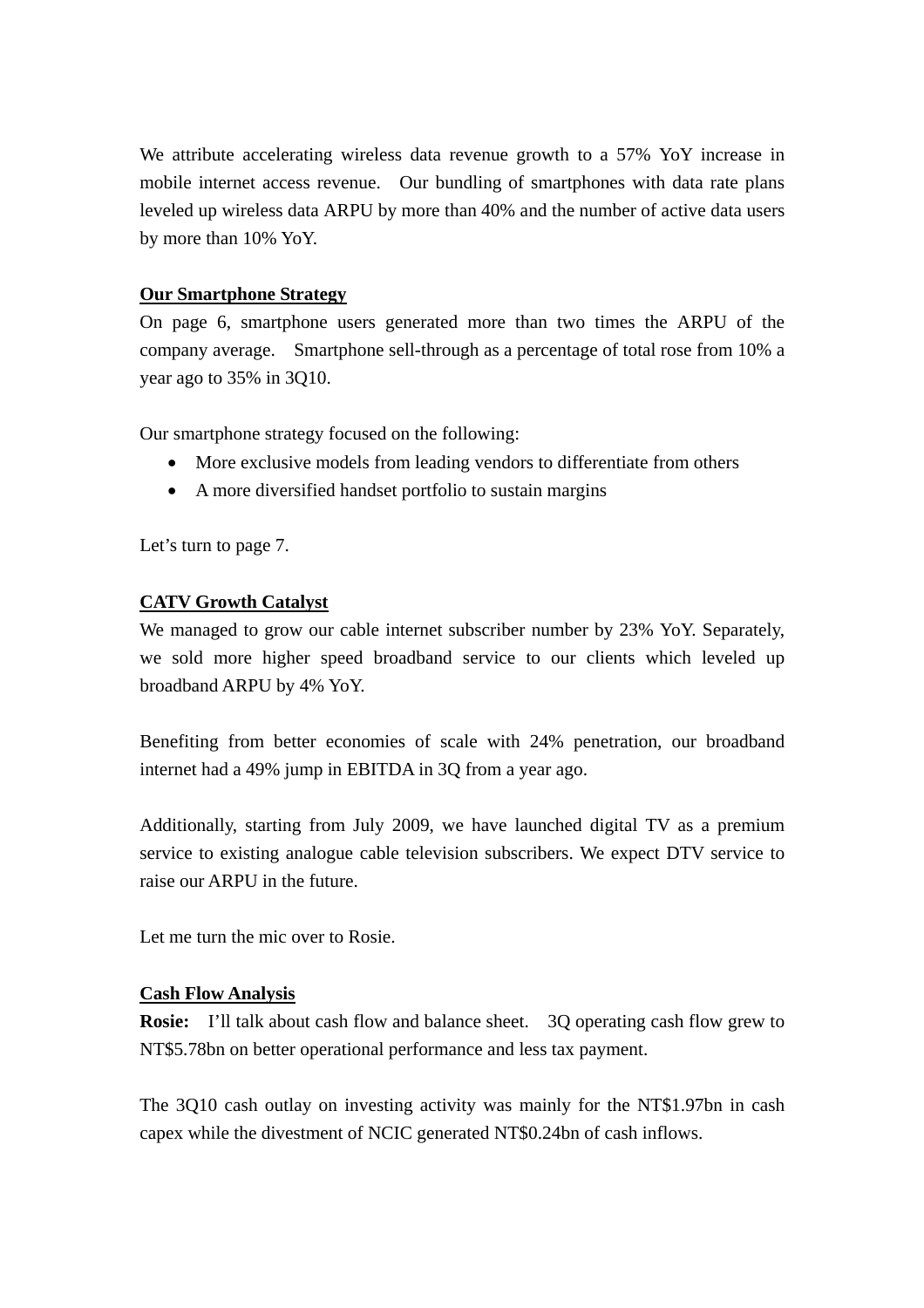In terms of financing activities, NT\$15.03bn of cash dividend payment was funded by the combination of our internally generated funds and NT\$7.95bn of new borrowing in the quarter.

Please turn to page 9 for balance sheet analysis.

## **Balance Sheet Analysis**

Our cash balance was down by NT\$3.11bn from 2Q for the payout of cash dividend on July 23.

The net PP&E balance consists of \$37.8bn of mobile, \$4.1bn of fixed and \$2bn of cable assets.

Other current liabilities dipped substantially as 2Q dividend payable was paid in 3Q.

Let me turn this over to Vivien for 4Q guidance.

### **4Q10 Forecast**

**Vivien Hsu:** For the forecast of the 4O10, mobile service is expected to turn the corner due to data revenue increase more than sufficient to offset mobile voice revenue decrease through our continuous attempt to grow smart device sales. For the quarter, we also expect both cable TV and fixed-line revenues to grow at a healthy single digit rate from a year ago.

The cash cost will continue to increase both QoQ and YoY for rising handset subsidies.

The asset write-off is estimated to be NT\$181m in the 4Q, leading to NT\$1.5bn of full-year write-off loss. 4Q EPS is forecasted to be NT\$1.06, sending full-year EPS to NT\$4.62, down 1% YoY.

#### **Stable Shareholder Return**

As Harvey mentioned earlier, our board of directors approved a capital management plan of NT\$1/share capital return. After that, our paid-in capital will become NT\$34.2bn from current \$38bn. With a full-year estimate EPS of NT\$4.62, a stable dividend payout is expected.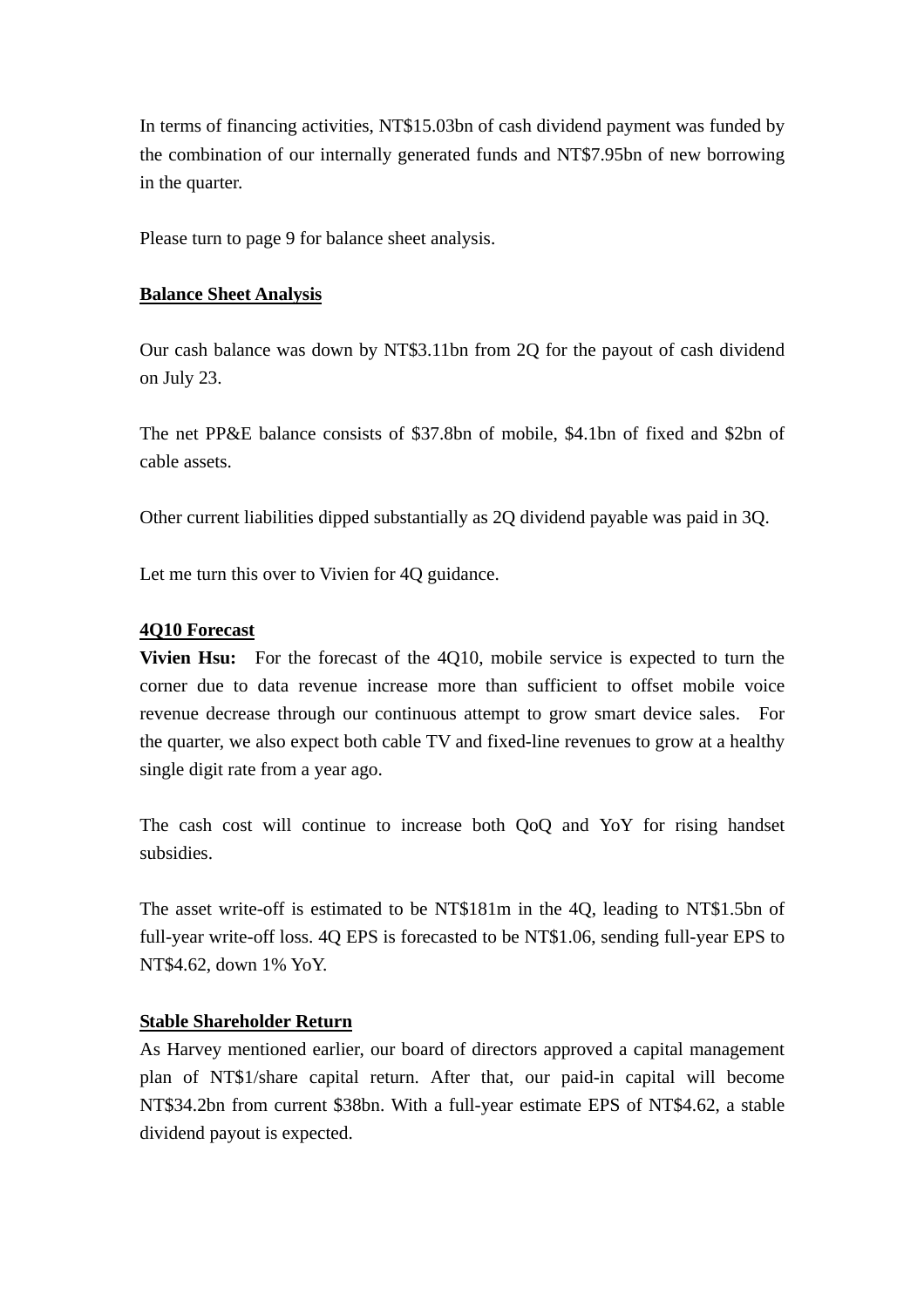## **Event Update**

In the event update page, the awards we received for this quarter is for your reference.

- Received an "A+" ranking and ranked as one of the top 10 listed companies in "Transparency and Information Disclosure" for the fifth consecutive year.
- Awarded for "Excellence in Corporate Social Responsibility" by CommonWealth magazine for the fourth year in a row.
- Placed 1st in both the mobile/fixed-line communications and the 3C store channels categories in Next magazine's "2010 Top Service Awards".

## **Key Message**

To wrap our presentation, we would like to deliver some key messages. The first one, with succession made internally following Harvey Chang's resignation as the CEO & President, a smooth transition of management is expected.

Enhancing shareholder value remains a priority of TWM. And, Cliff?

**Cliff**: Growth of data revenue continues to be an important initiative for management the coming quarter.

TWM is confident in concluding the year with an EPS of NT\$4.62 as guided.

**Rosie:** Now, let's open up for Q&A.

**Moderator:** Thank you, sir. And now are polling for questions. Ladies and gentlemen, if you would like to register for a question, please press #1 key now. Once again, it's #1 key for questions.

# **Q & A**

**Joseph Quinn, Macquarie TW:** *Good afternoon, guys. Thanks very much for the call. Can just I ask one question? On relation to the capital reduction, can you talk in little more detail on when should we expect this? Is it in the beginning of next year? And, also, what was your thinking behind the need to do a capital reduction? Thank you.*

**Rosie:** Capital management plan is still subjected to AGM approval next June. So, theoretically, the payment date will be scheduled for mid-October next year.

**Joseph**: *Sorry, can you expand a little bit?*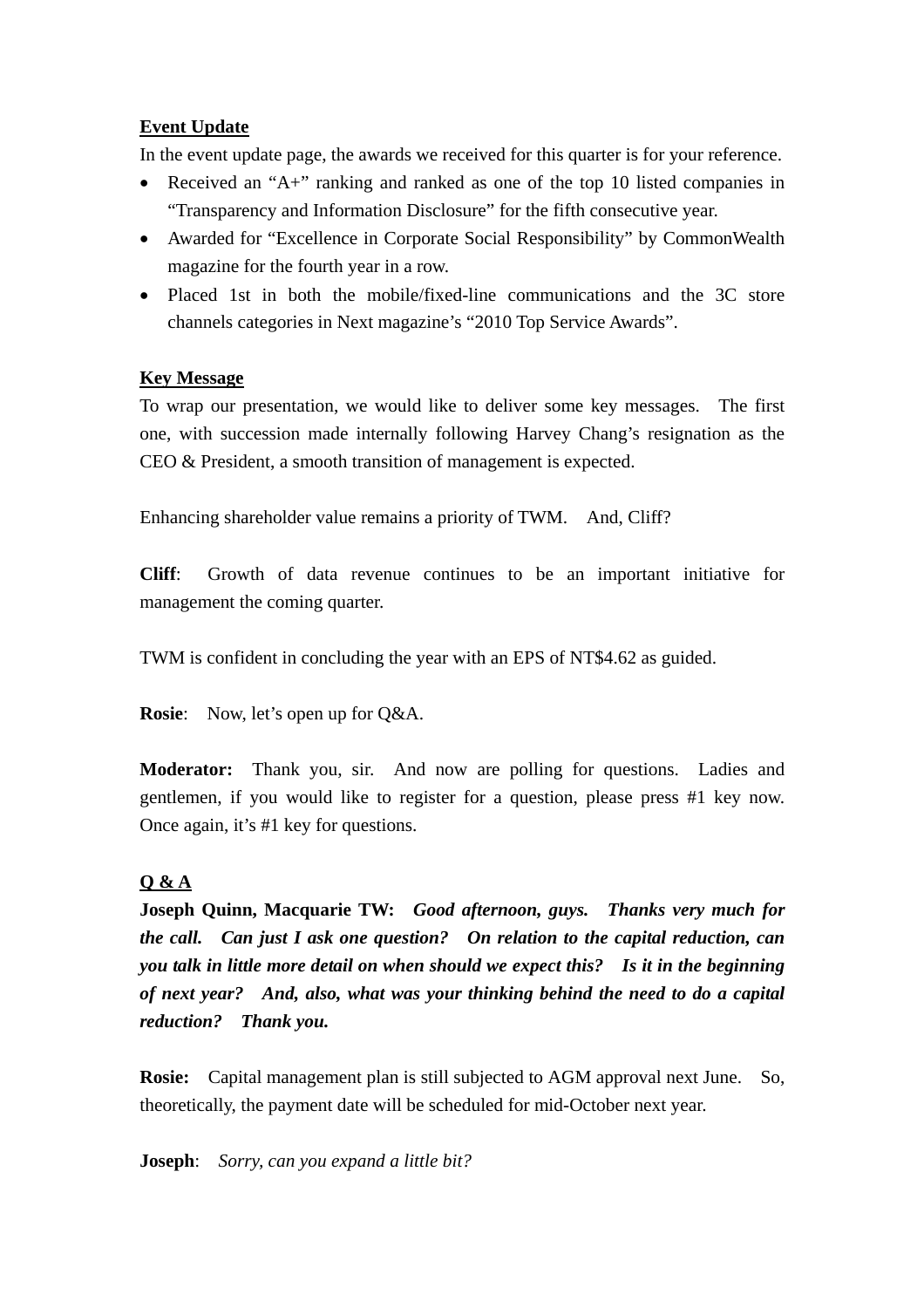**Vivien**: I think the main purpose of the capital management is to maintain the stability of dividend & cash return to shareholders.

**Harvey**: This is Harvey. Let me chip in on this. In the past almost 10 months, we have not been talking about the capital management primarily because the uncertainty of the cable acquisition, we are not sure how much cash we should remain on hand. Everything freed up. Of course, when it came to the middle of the year and we know the NCC was not going to approve our acquisition. Then, there's a different deal going on. And we still don't know what road we're going to take. Now, it seems to be pretty clear that we're not going to use that cash. That's also one of the reason we're doing this.

**Joseph**: *Ok, that's very helpful. Can I just add one other question? When you say you're focus on more exclusive models, and I've seen in your presentation you're talking about Samsung, Motorola and different devices, is there any reason then why we've seen such a large increase in handset subsidies? Are these devices not generally cheaper than what we would expect from the iPhone 4, for example? Or is the iPhone 4 still going to make up a very large part of this product mix?* 

**Cliff**: The reason we focus on exclusive models is that, as you know, the current market is very mature. So, only by providing exclusive models you can switch customers from our competitors. Secondly, by having a heavy exclusive model, we can reach a better arrangement with the vendors, so that we can have better pricing. Currently, the focus of TWM is to sell android platform handset. In general, the subsidy level of android mobile handsets is much lower than iPhone, but, in the past quarter, we see there are strong needs for iPhone 4. The customers in Taiwan seem to have a new passion for iPhone 4. That demand is higher than we have expected earlier.

**Vey-sern Ling, UBS HK:** *This is a follow up question on the capital reduction. You mentioned now that the cable acquisition is not going to happen for TWM, you can do a capital reduction. So, going forward, does that mean that TWM has abandon plans to look at other cable MSOs? And, if so, what does it mean for TWM's cable plans and does it also mean that capital reduction can be maintained on an ongoing basis?*

**Rosie**: For the moment, we are restricted by the law, which prohibits us from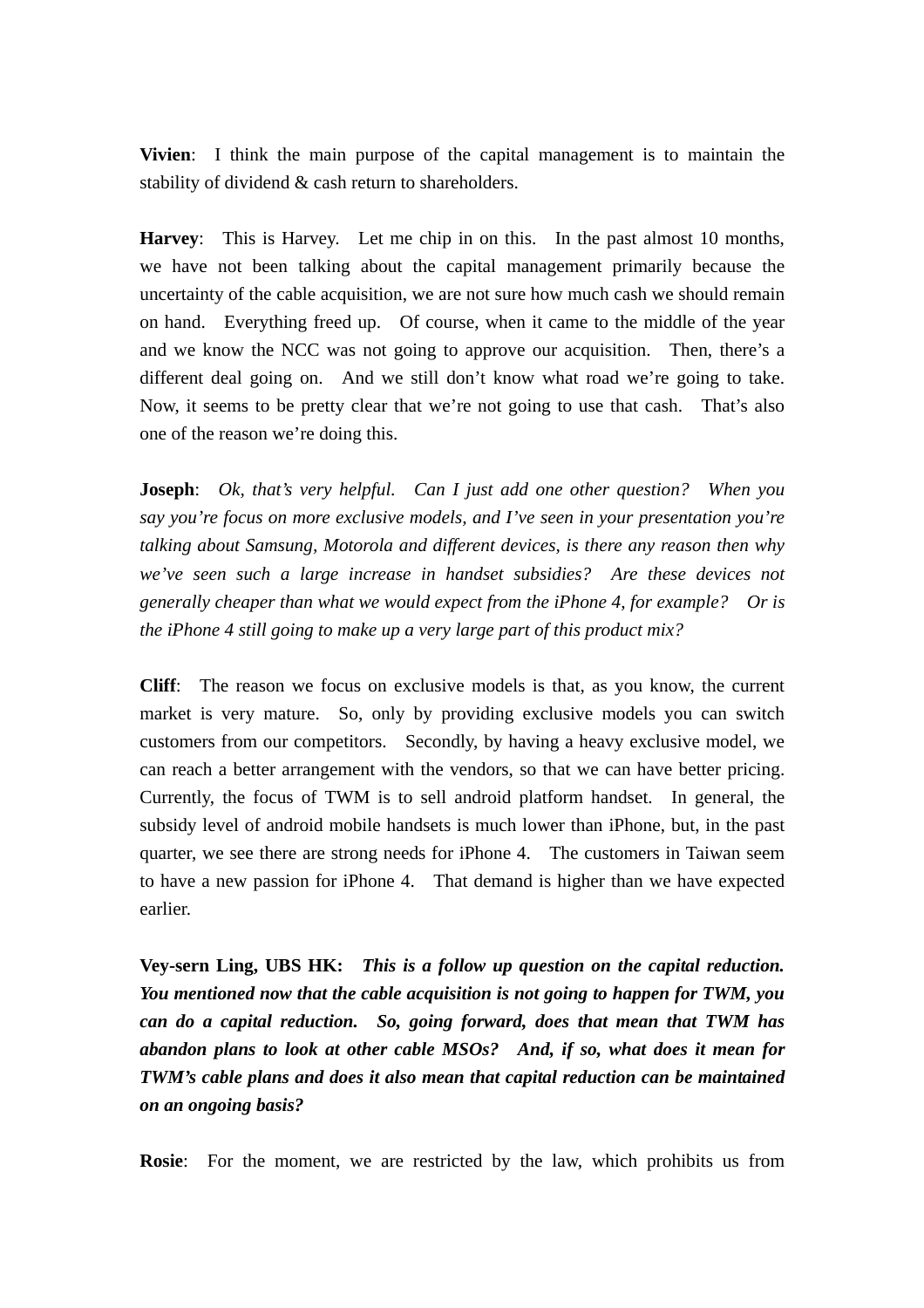acquiring Kbro directly due to indirect government stake in our company as a result of direct government stake in Fubon. Once the law gets revised, we don't rule out the possibility of getting the cable assets. In that case, if NCC approves the Tsai family acquisition this time, then we will have to negotiate with the Tsai family entity.

**Vey-sern Ling**: *So, if I understand you correctly, there are plans if NCC approves Tsai family acquisition of Kbro, for TWM, will you truly look at acquiring Kbro from the Tsai family?*

**Rosie:** We don't rule out this possibility, but we have to get the law revised first.

**Vey-sern Ling**: *In the event that there are no further cable acquisitions, can we expect capital reduction to be lengthy?*

**Rosie**: It's still subject to the board approval. What we can tell you now is that this time we did get board approval. So, of course, as you know, we have more flexibility to do capital management. Currently, based on our balance sheet, we have \$12.4 bn in capital surplus and about \$3 bn in retained earnings, which can be used as additional source for capital management in the future. Apart from that, there is still some room in the capital base, which may provide us with more cushion to do capital management in the future.

**Vey-sern Ling:** *If I may, just one more question. Then how do we think about your regular dividends going forward, will that then be reduced because of the capital reduction?*

**Rosie**: No, basically, we are very committal to enhancing shareholders' return. So, basically, we will distribute 90% of our EPS, which, of course, is subject to board approval.

**Joseph Quinn, Macquarie:** *Just on that capital management payout, will we be right in assuming that this would happen at the same time as the dividend being paid out next year?* 

**Rosie**: The dividend is normally paid in July. It should be distributed by end of July every year. For the capital return, capital reduction of \$1 is expected to be paid in mid-October next year. As I just mentioned, it requires AGM's approval in June.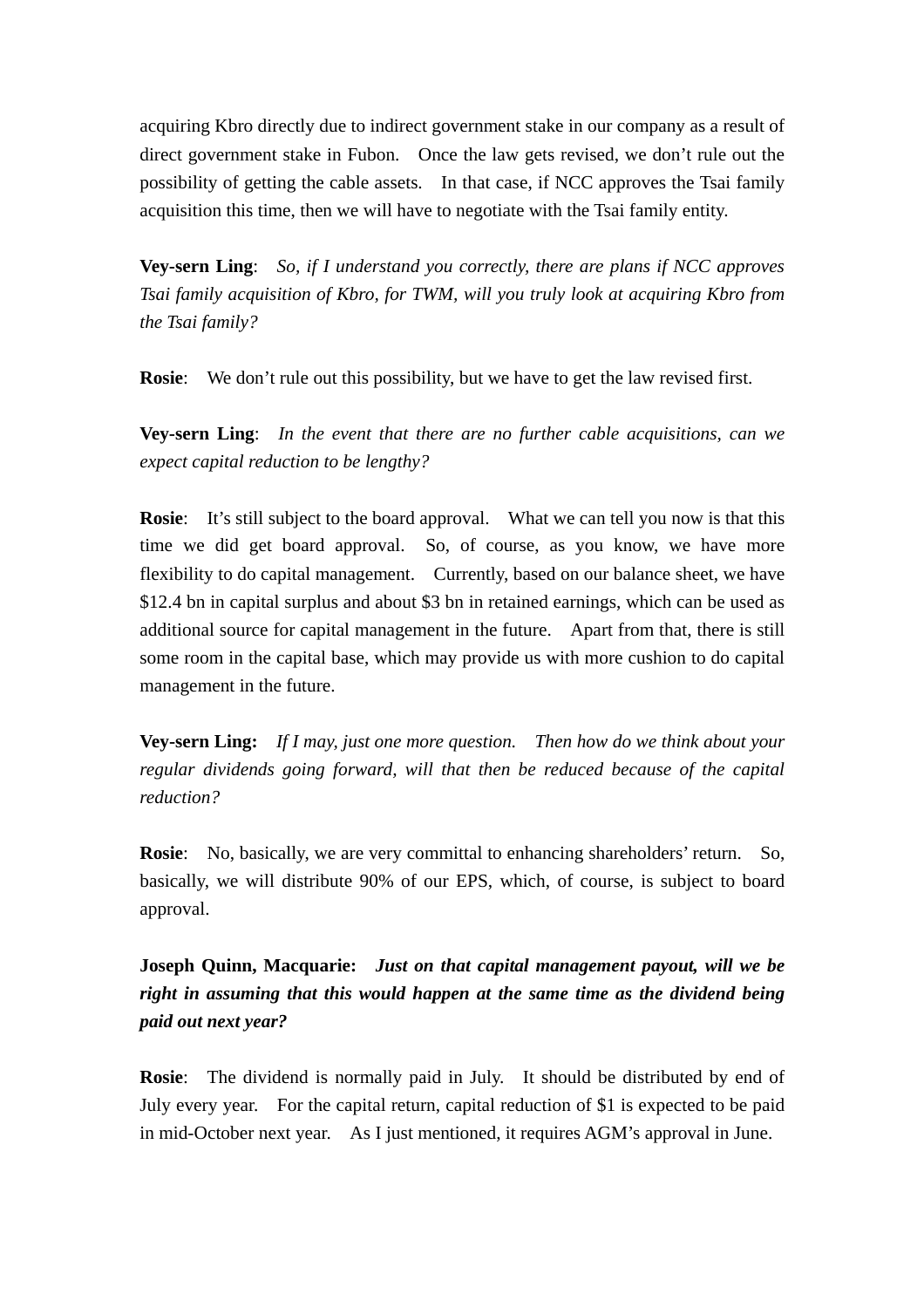**Leping Huang, Nomura HK:** *I have two questions. First question is about the competition landscape of cable TV industry in Taiwan. So, after the top two MSOs' ownership changes, your company cable TV operator is still scale-wise quite small. What do you plan to grow the business? Or is there any progress to cooperate with Kbro or, basically, what is the plan with cable TV industry in Taiwan?*

**Rosie**: The competitive landscape in the cable TV market is still quite stable. As you know, we enjoy regional monopoly. As to how we can scale up the business, we will still grow both organically and inorganically. Organically, meaning that we will have to step up the penetration of cable broadband to grow the business. And, the same time, we will grow the digital TV business, which accounts for a small part of our revenue currently. And, in terms of subscribers, it's still below 10%, so there's ample room for growth. As to inorganic growth, we will have to rely on acquisitions when the law gets relaxed. At this moment, before the law gets revised, we can not have any cooperation with Kbro.

**Heping Huang**: *You can not have any cooperation without any shareholder relationship, like co-marketing.*

**Rosie**: In that case, we may run a foul of anti-trust law.

**Heping Huang**: *Second question is can you briefly introduce background of the new management team and what will be the time schedule for the new management team to form the new plan of the company?*

**Rosie:** Cliff is our COO. He has EE degree and has extensive working experience with telecom-related companies in the past. Vivien used to be working for various telecom companies like KG Telecom and, also, she was the CFO of Cathay Financial Holdings before and she is the CFO of TWM. And, also, she was the president of Taiwan Fixed Network in 2007.

**Heping Huang**: *What would be the roles?*

**Rosie**: Cliff will be heading up operations and Vivien will be heading up the administration part of the company. So, they will have divided roles in the future. The new appointment actually will be effective next January.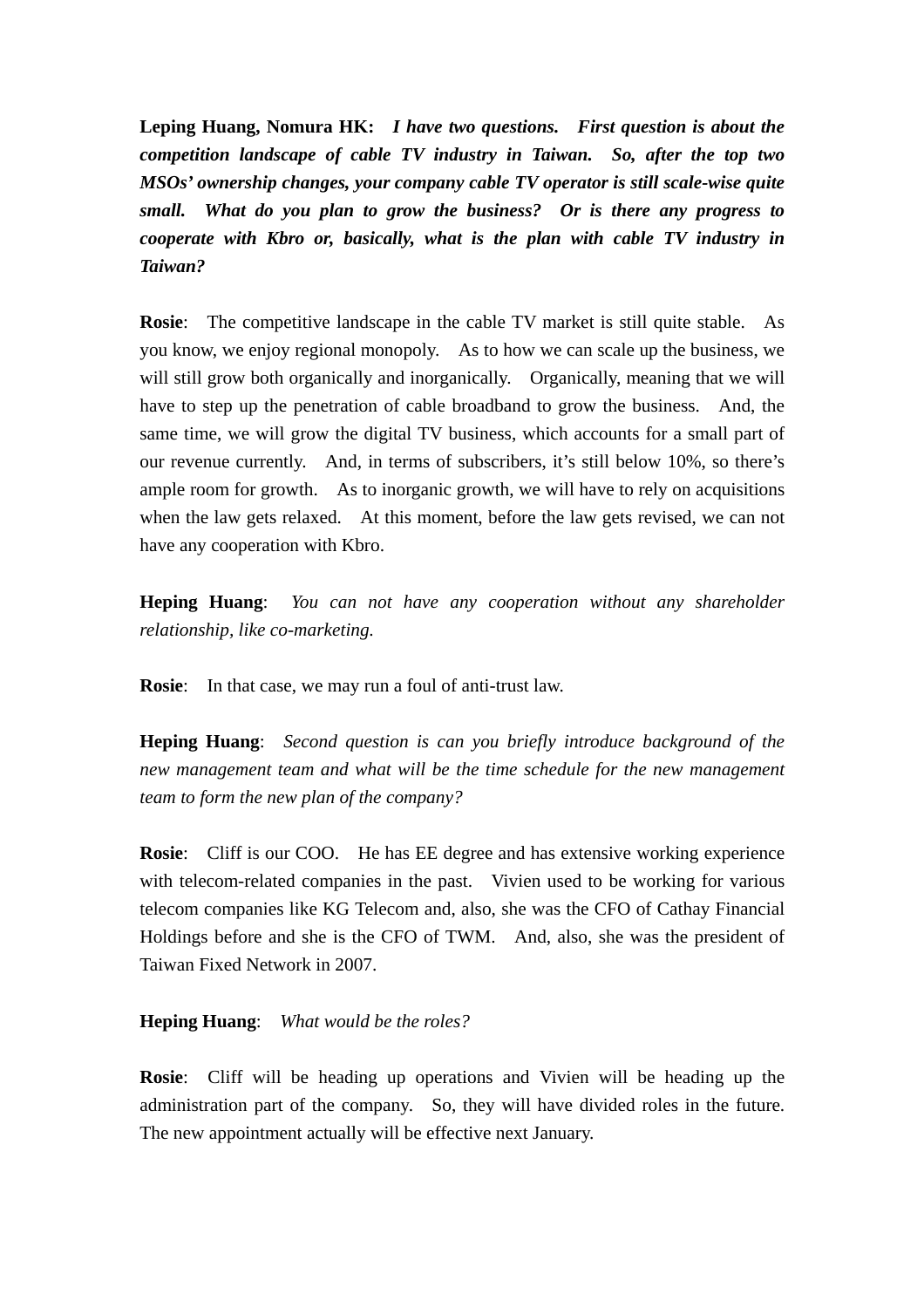**Ravi Sarathy, Citigroup:** *Good afternoon and congratulations on a solid set of numbers. I have a question relating to slide 5 where you spoke about wireless data revenue and the difference in ARPUs, that you also refer to between smartphone subscribers and regular blended. In your current total subscriber base, what percentage is made of smartphones roughly that you believe today? I guess, in terms of defining smartphones, I'm referring to Android plus iPhone not really including Symbian.*

**Cliff**: Currently, the smartphone user base in our total network is still less than 10% of our subscribers. The number is increasing rapidly. So, we will expect the smartphone pickup rate will increase in the future. And, even though there are many platforms, the current focus of TWM is really on Android and Blackberry. But, we try to provide all the different platforms. For instance, we provide Windows, Symbian, and Apple. We are the only operator in Taiwan which provides a complete OS to our end customers.

**Ravi Sarathy**: *One quick follow-up question, in terms of the average monthly data usage, I think the global average for an iPhone is 500 Mbs/ month, for an Android phone is 300 Mbs/ month. I wonder what is your experience is on two those platforms within your subscriber base?*

**Rosie**: Our case is very similar to world markets. The average monthly data usage for iPhone users is slightly above 400 Mbs.

**Rosie**: If you don't have any further questions, thank you all for participating in our 3Q conference.